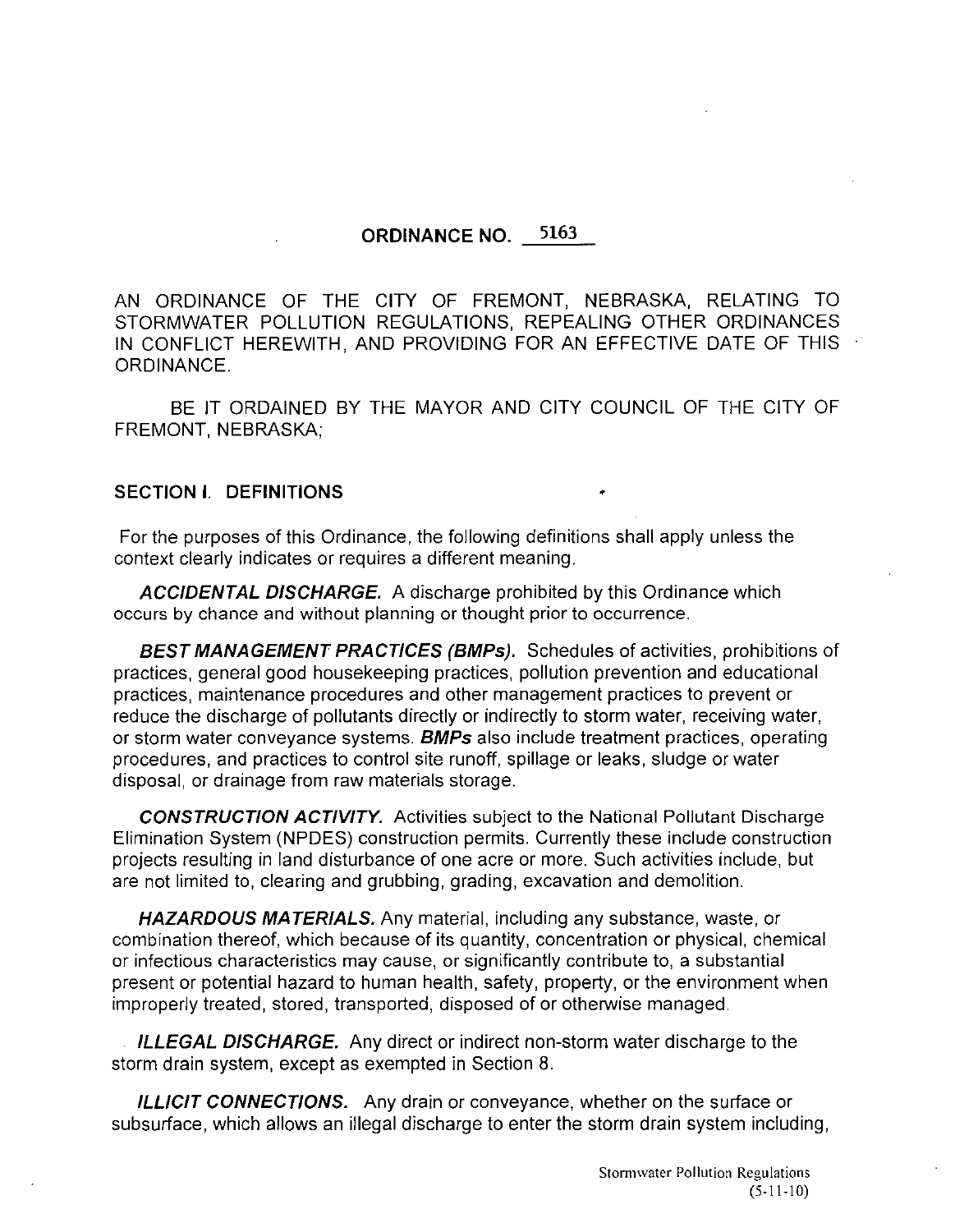but not limited to, any conveyances which allow any non-storm water discharge including sewage, process wastewater and wash water to enter the storm drain system and connections to the storm drain system from indoor drains and sinks, regardless of whether said drain or connection had been previously allowed, permitted or approved by an authorized enforcement agency or any drain or conveyance connected from a commercial or industrial land use to the storm drain system which has not been documented in plans, maps or equivalent records and approved by an authorized enforcement agency.

**INDUSTRIAL ACTIVITY.** Activities subject to NPDES industrial permits as defined 40 CRF, Section 122.26(b)(14).

**MUNICIPAL SEPARATE STORM SEWER SYSTEM (MS4).** The storm water sewer system and appurtenances, including established natural drain-ways and ditches used to transport and handle the flow of storm water.

**NATIONAL POLLUTANT DISCHARGE ELIMINATION SYSTEM (NPDES) STORM WATER DISCHARGE PERMIT.** A permit issued by EPA [or by a State under authority delegated pursuant to 33USC 1342(B)] that authorizes the discharge of pollutants to waters of the United States, whether the permit is applicable on an individual, group or general area-wide basis.

**NON-STORM WATER DISCHARGE.** Any discharge to the storm drain system that is not composed entirely of storm water.

**PERSON.** Any individual, association, organization, partnership, firm, corporation or other entity recognized by law and acting as either the owner or as the owner's agent.

**POLLUTANT.** Anything which causes or contributes to pollution. **POLLUTANTS**  may include, but are not limited to: soils; paints, varnishes and solvents; oils and other automotive fluids; non-hazardous liquid and solid wastes and yard wastes; refuse, rubbish, garbage, litter or other discarded or abandoned objects, military supplies and inventories, so the same may cause or contribute to pollution; floatables; pesticides, herbicides and fertilizers; hazardous substances and wastes; sewage, fecal coliform and pathogens; dissolved and particulate metals; animal wastes; wastes and residues that result from constructing a building or structure; and noxious or offensive matter of any kind. Pollutants lead to the human-made or human-induced alteration of the chemical, physical, biological or radiological integrity of an aquatic ecosystem.

#### **SECTION 2. PURPOSE AND INTENT**

The purpose of this Ordinance is to protect the public health, safety, environment and general welfare through the regulation of non-storm water discharges to .the City of Fremont municipal separate storm sewer system to the maximum extent practicable as required by Federal and State law. This Ordinance establishes methods for controlling the introduction of pollutants into the municipal separate storm sewer system (MS4) in order to comply with requirements on the National Pollutant Discharge Elimination System (NPDES) permit process. The objectives of this Ordinance are: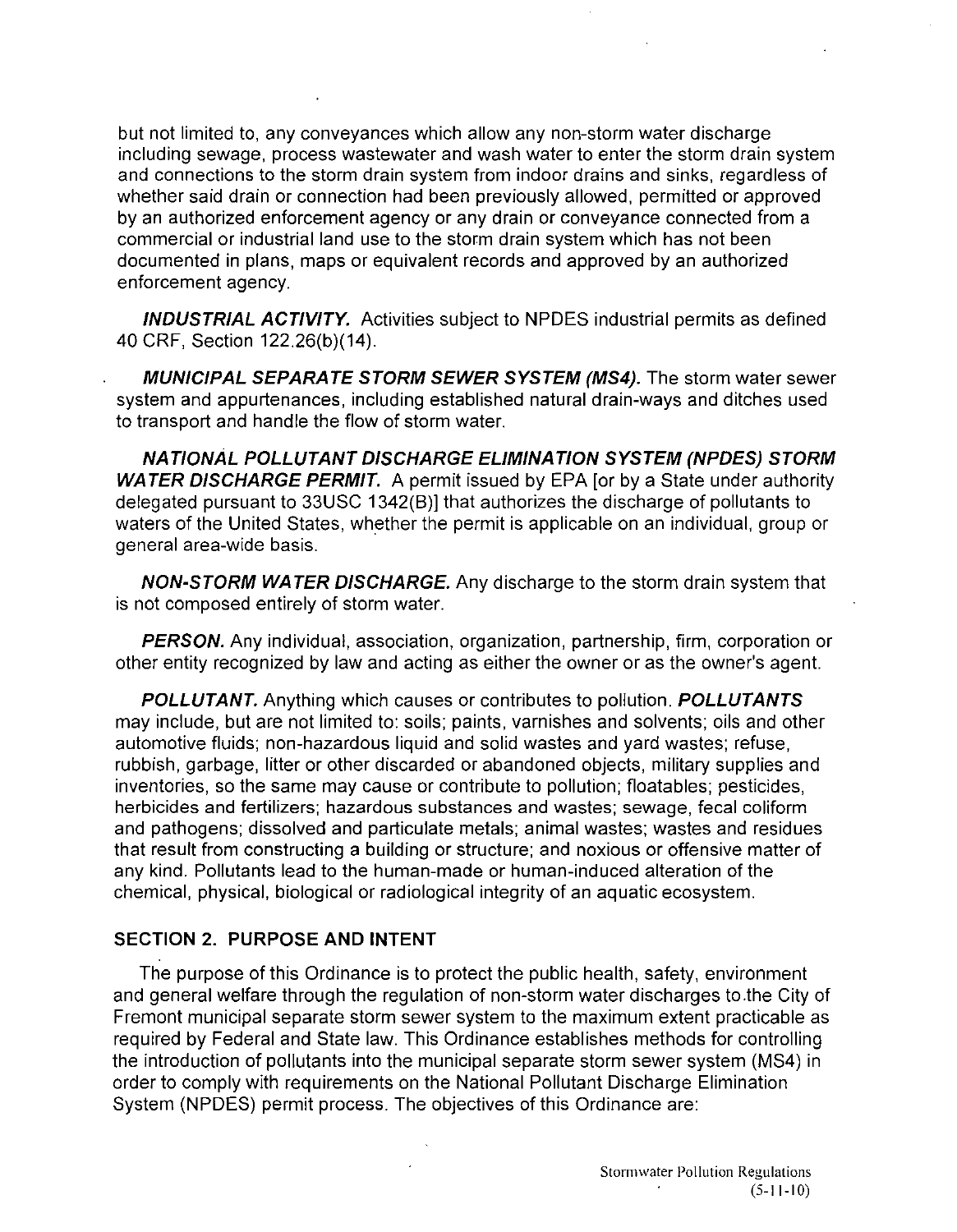- (1) To regulate the contribution of pollutants to the municipal separate storm sewer system (MS4) by storm water discharges by any user.
- (2) To prohibit illicit connection and discharges to the municipal separate storm sewer system.
- (3) To prevent non-storm water discharges, generated as a result of spills, inappropriate dumping or disposal, to the municipal separate storm sewer system.
- (4) To establish legal authority to carry out all inspections, surveillance, monitoring and enforcement procedures necessary to ensure compliance with this Ordinance.

#### **SECTION 3. APPLICABILITY**

This Ordinance shall apply to all water generated on any developed and undeveloped lands entering the municipal separate storm sewer system unless explicitly exempted.

#### **SECTION 4. COMPATIBILITY WITH OTHER REGULATIONS**

This Ordinance is not intended to modify or repeal any other ordinance, rule, regulation or other provision of law. The requirements of this Ordinance are in addition to the requirements of any other ordinance, rule, regulation or other provision of law. Where this Ordinance is in conflict with any other provisions of law, the provision which is more restrictive or imposes higher protective standards for human health or the environment shall control.

#### **SECTION 5. RESPONSIBILITY FOR ADMINISTRATION**

The Director of Public Works shall administer, implement and enforce the provisions of this Ordinance. The Director of Public Works may delegate enforcement powers to any employee of the City.

#### **SECTION 6. SEVERABILITY**

The provisions of this Ordinance are hereby declared to be severable. If any provision, clause, sentence or paragraph of this Ordinance or the application thereof to any person, establishment or circumstance shall be held invalid, such invalidity shall not affect the other provisions or application of this Ordinance.

#### **SECTION 7. ULTIMATE RESPONSIBILITY**

The standards set forth herein and promulgated pursuant to this Ordinance are minimum standards; therefore, this Ordinance is not to be interpreted as meaning that compliance by any person will ensure that there will be no contamination, pollution nor unauthorized discharge of pollutants.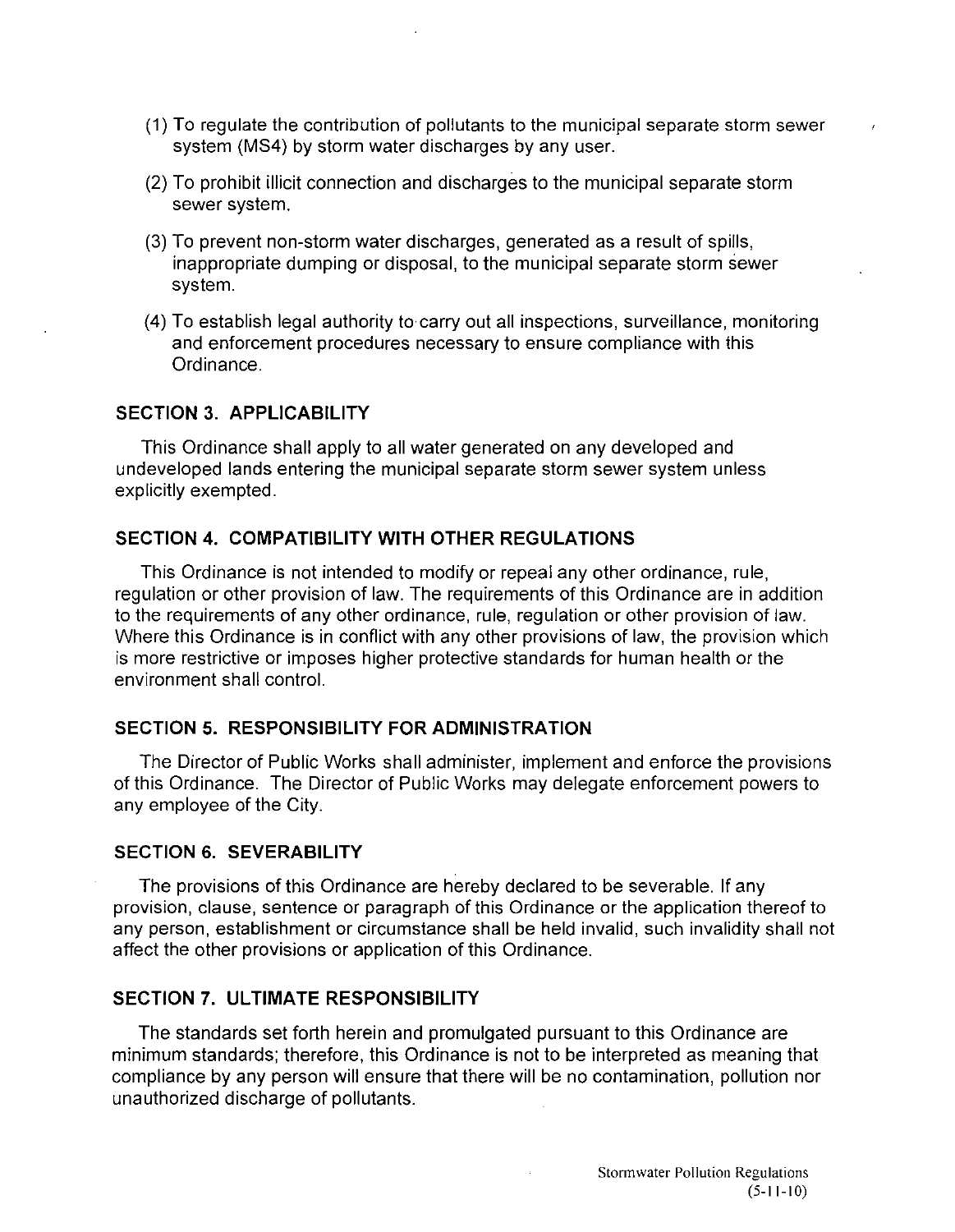## **SECTION S. PROHIBITION OF ILLEGAL DISCHARGES**

No person shall discharge or cause to be discharged into the municipal separate storm sewer system or watercourses any materials other than storm water, including, but not limited to pollutants or waters containing any pollutants that cause or contribute to a violation of applicable water quality standard. The commencement, conduct or continuance of any illegal discharge to the municipal separate storm drain system is prohibited except as follows:

- (1) The following discharges are exempt from discharge prohibitions established by this Ordinance: water line flushing or other potable water sources, landscape irrigation or lawn watering, diverted stream flows, rising groundwater, groundwater infiltration to storm drains, uncontaminated pumped groundwater, foundation or footing drains (not including active groundwater de-watering system), crawl space pumps, air conditioning condensation, springs, noncommercial washing of vehicles, natural riparian habitat or wetland flows, swimming pools (if de-chlorinated, typically less than one part per million of chlorine), fire fighting activities and any other water source not containing pollutants.
- (2) Discharges specified in writing by the Director of Public Works as being necessary to protect public health and safety.
- (3) Dye testing is an allowable discharge, but requires a written notification to the Director of Public Works prior to the time of test.
- (4) The prohibition shall not apply to any non-storm water discharge permitted under a NPDES permit, waiver or waste discharge order issued to the discharger and administered under the authority of the Federal Environmental Protection Agency, provided that the discharger is in full compliance with all requirements of the permit, waiver or order and other applicable laws and regulations, and provided that written approval has been granted for any discharge to the municipal separate storm sewer system.

# **SECTION 9. PROHIBITION OF ILLICIT CONNECTIONS**

The construction, connection, use, maintenance or continued existence of any illegal connection to the municipal separate storm sewer system is prohibited.

- (1) This prohibition expressly includes, without limitation, illicit connections made in the past, regardless of whether the connection was permissible under law or practices applicable or prevailing at the time of connection.
- (2) A person is considered to be in violation of this Ordinance if the person connects a line conveying pollutants to the municipal separate storm sewer system or allows such a connection to continue.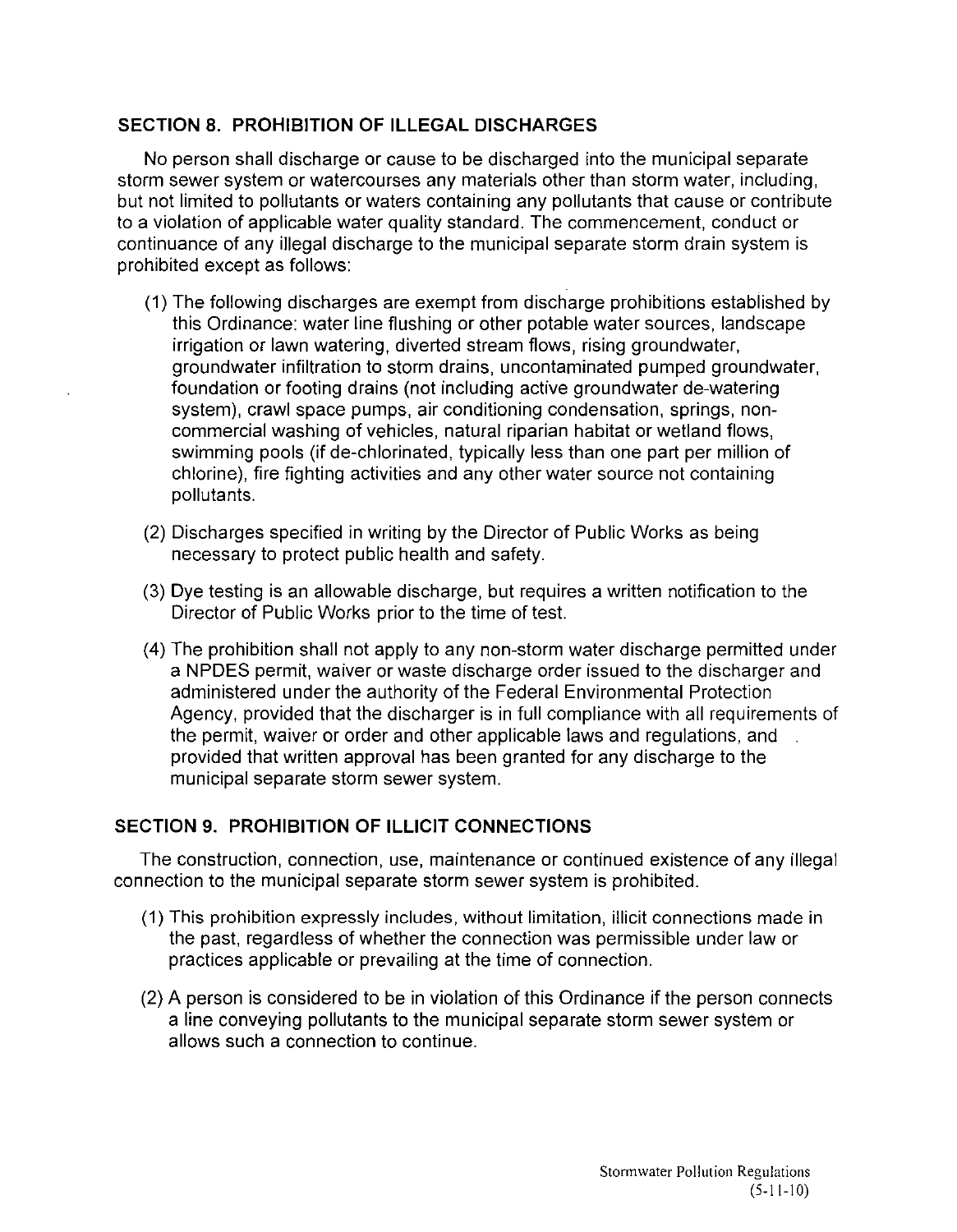#### **SECTION 10. INDUSTRIAL OR CONSTRUCTION ACTIVITY DISCHARGES**

Any person subject to an industrial or construction activity NPDES storm water discharge permit shall comply with all provisions of such permit. Proof of compliance with said permit may be required in a form acceptable to the City of Fremont prior to the allowing of discharges to the MS4.

## **SECTION 11. REQUIREMENTS TO PREVENT, CONTROL AND REDUCE STORM WATER POLLUTANTS BY THE USE OF BEST MANAGEMENT PRACTICES**

The City will adopt requirements identifying best management practices for any activity, operation or facility which may cause or contribute to pollution or contamination of storm water, the municipal separate storm sewer system or waters of the State of Nebraska or the United States of America. The owner or operator of a commercial or industrial establishment shall provide, at the expense of the owner or operator, reasonable protection from accidental discharge of prohibited materials or other wastes into the municipal separate storm sewer system or water courses through the use of these structural and non-structural best management practices to prevent the further discharge of pollutants to the municipal separate storm sewer system. Compliance with all terms and conditions of a valid NPDES permit authorizing the discharge of storm water associated with the industrial provisions of this section is required. These best management practices shall be part of a storm water pollution prevention plan as necessary for compliance with requirements of the NPDES permit.

### **SECTION 12. WATERCOURSE PROTECTION**

Every person owning property through which a watercourse passes, or such person's lessee, shall keep and maintain that part of the watercourse within the property free of trash, debris, excessive vegetation and other obstacles that would pollute, contaminate or significantly retard the flow of water through the watercourse. In addition, the owner or lessee shall maintain existing privately owned structures within or adjacent to a watercourse so that such structures will not become a hazard to the use, function or physical integrity of the watercourse.

### **SECTION 13. SUSPENSION OF MS4 ACCESS**

(A) Suspension due to illicit discharges in emergency situations. The City may, without prior notice, suspend MS4 discharge access to a person when such suspension is necessary to stop an actual or threatened discharge which presents or may present imminent and substantial danger to the environment or to the health or welfare of persons, or to the MS4 or waters of the United States. If the violator fails to comply with a suspension order issued in an emergency, the authorized enforcement agency may take such steps as deemed necessary to prevent or minimize damage to the MS4 or waters of the State of Nebraska or the United States of America or to minimize danger to persons or property.

(8) Suspension due to the detection of illicit discharge. Any person discharging to the MS4 in violation of this Ordinance may have his or her MS4 access terminated if such termination would abate or reduce an illicit discharge. The City will notify a violator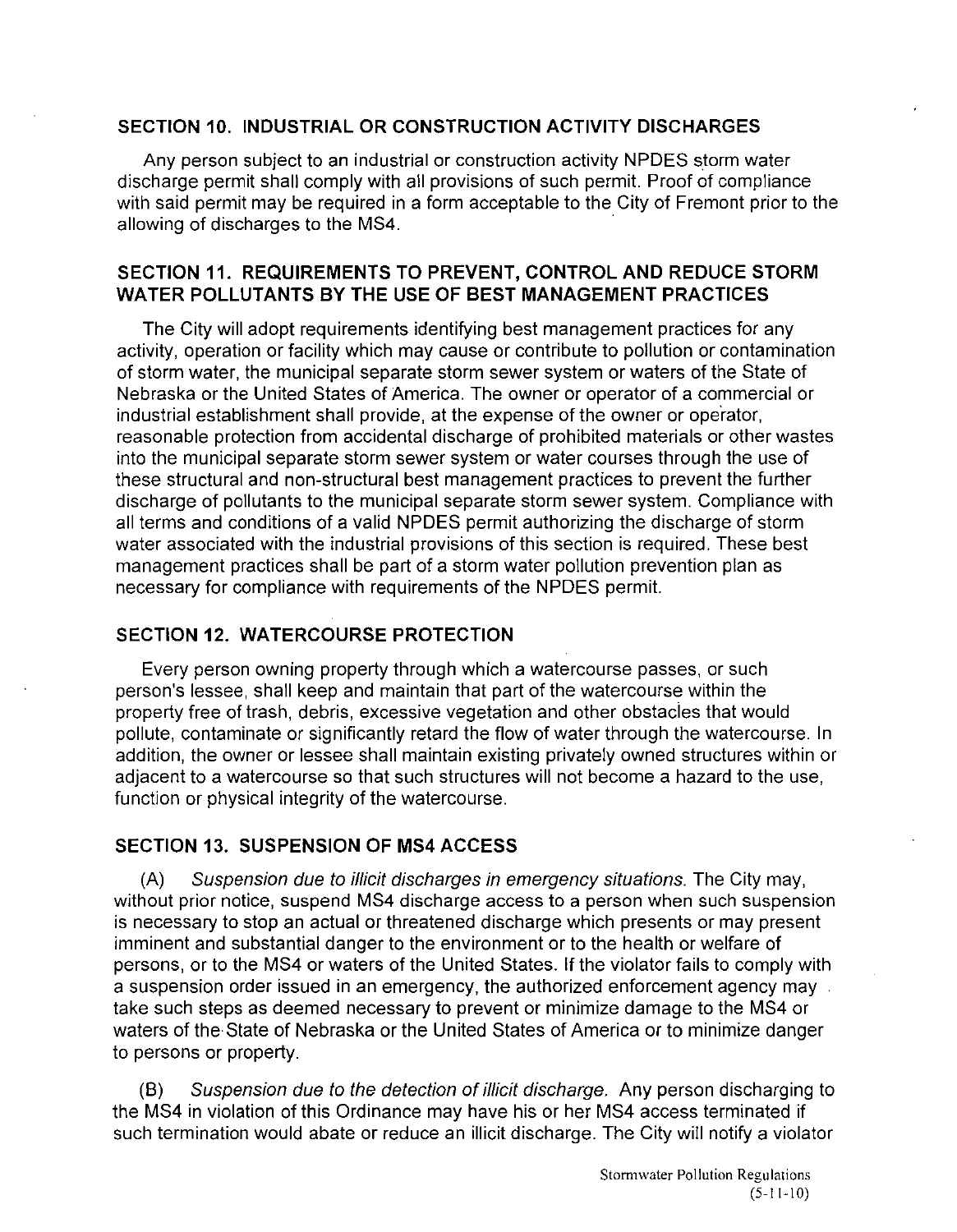of the proposed termination of its MS4 access. The violator may petition the City Administrator for reconsideration and hearing. A person commits an offense if that person reinstates MS4 access to premises terminated pursuant to this section, without prior written approval of the Director of Public Works.

# **SECTION 14. ACCESS AND INSPECTION OF PROPERTIES AND FACILITIES**

The Director of Public Works or designee may enter and inspect properties and facilities at reasonable times as often as may be necessary to determine compliance with this Ordinance.

- (A) Employees of the City may enter and inspect facilities subject to regulations under this Ordinance as often as may be necessary to determine compliance with this Ordinance.
- (8) Facility operators shall allow authorized employees of the City ready access to all parts of the premises for the purposes of inspection, sampling examination and copying of records that must be kept under the conditions of a NPDES permit to discharge storm water and performance of any additional duties as defined by state and federal law.
- (C) The City may set up on any permitted facility such devices as are necessary in the opinion of the Director of Public Works to conduct monitoring and/or sampling of the facility's storm water discharge.
- (D) The City may require the discharger to install monitoring equipment as necessary. The facility's sampling and monitoring equipment shall be maintained at all times in a safe and proper operating condition by the discharger at its own expense. All devices used to measure storm water flow and quality shall be calibrated to ensure accuracy.
- (E) The temporary or permanent obstruction to safe and easy access to the facility to be inspected and/or sampled shall be promptly removed by the operator at the written or oral request of the City and shall not be replaced. The costs of clearing such access shall be borne by the operator.
- (F) Unreasonable delays in allowing the City access to a permitted facility is a violation of a storm water discharge permit and of this Ordinance. A person who is the operator of a facility with a NPDES permit to discharge storm water associated with industrial activity commits an offense if the person denies the authorized enforcement agency reasonable access to the permitted facility for the purpose of conducting any activity authorized or required by this Ordinance.
- (G) **If** the representatives of the City have been refused access to any part of the premises from which storm water is discharged, the City may seek issuance of a search warrant from any court of competent jurisdiction.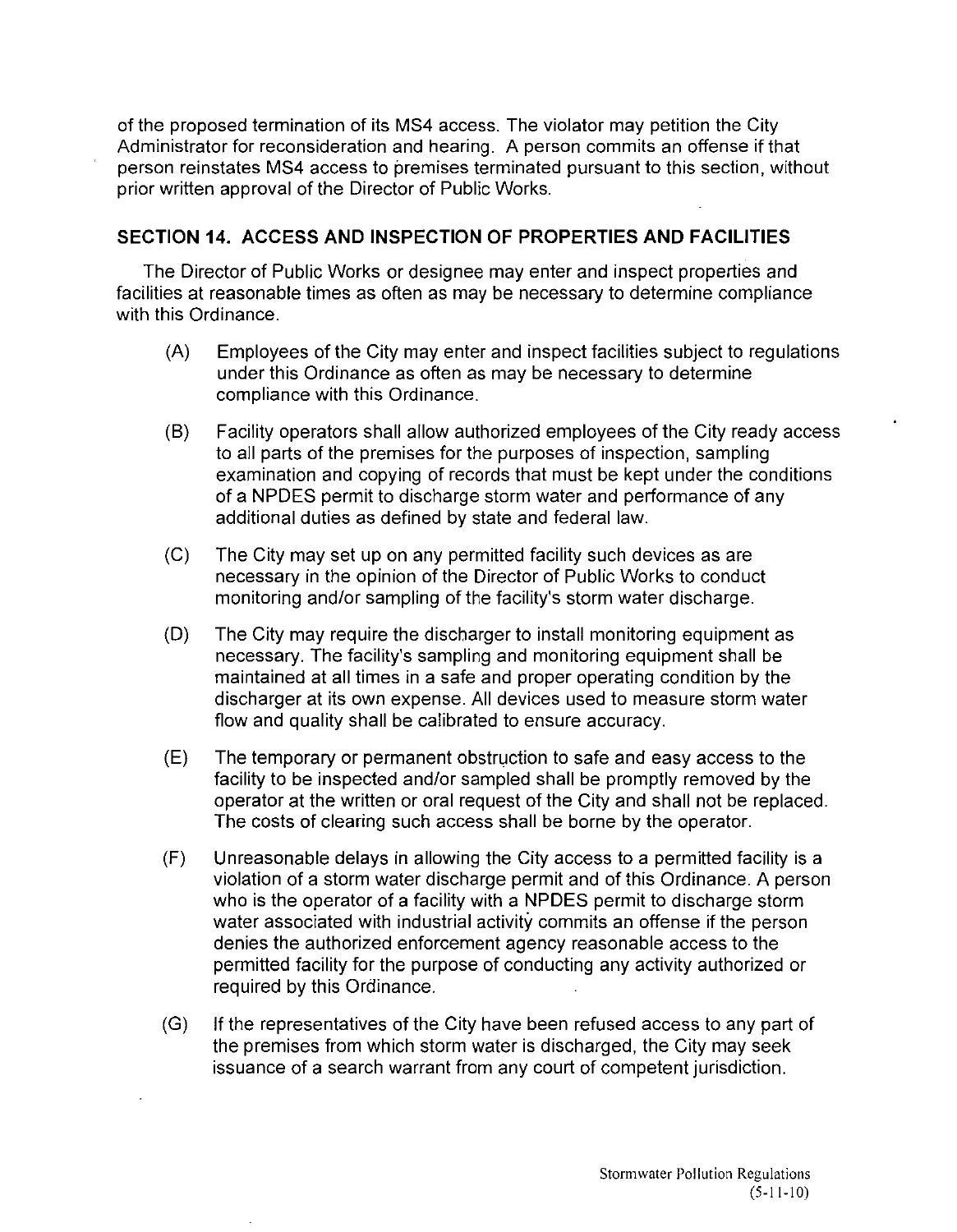# **SECTION 15. NOTIFICATION OF ACCIDENTAL DISCHARGES AND SPILLS·**

- (A) Not withstanding other requirements of the law, as soon as any person responsible for a facility, activity or operation, or responsible for emergency response for a facility, activity or operation has information of any known or suspected release of pollutants or non-storm water discharges from that facility or operation which are resulting or may result in illicit discharges or pollutants discharging into the City of Fremont's separate storm sewer system, waters of the State of Nebraska, or the waters of the United States of America, said person shall take all necessary steps to ensure the discovery, containment and cleanup of such release so as to minimize the effects of the discharge.
- (8) Said person shall notify the Director of Public Works or designee of the Director of Public Works within 24 hours of the nature, quantity and time of occurrence of the discharge. Notifications that are not in writing shall be confirmed by written notice addressed and mailed to the Director of Public Works or designee within three business days of the telephone call or personal notification. If the discharge of prohibited materials emanates from a commercial or industrial establishment, the owner or operator of such establishment shall also retain an on-site written record of the discharge and the action taken to prevent its recurrence. Such records shall be retained for at least three years. Said person shall also take immediate steps to ensure no recurrence of the discharge or spill.
- (C) In the event of such a release of hazardous materials, emergency response agencies and/or other appropriate agencies shall be immediately notified.
- (D) Failure to provide notification of a release as provided above is a violation of this Ordinance.

# **SECTION 16. NOTICE OF VIOLATION**

Whenever the City finds that a person has violated a prohibition or failed to meet a requirement of this Ordinance, the Director of Public Works may order compliance by written notice of violation to the responsible person. Such notice shall be sent via regular U.S. mail or via hand delivery to the owner of the property.

- (A) The notice shall include:
	- (1) The name and address of the alleged violator;
	- (2) The address when available or a description of the building, structure or land upon which the violation is occurring or has occurred;
	- (3) A statement specifying the nature of the violation;
	- (4) A description of the remedial action;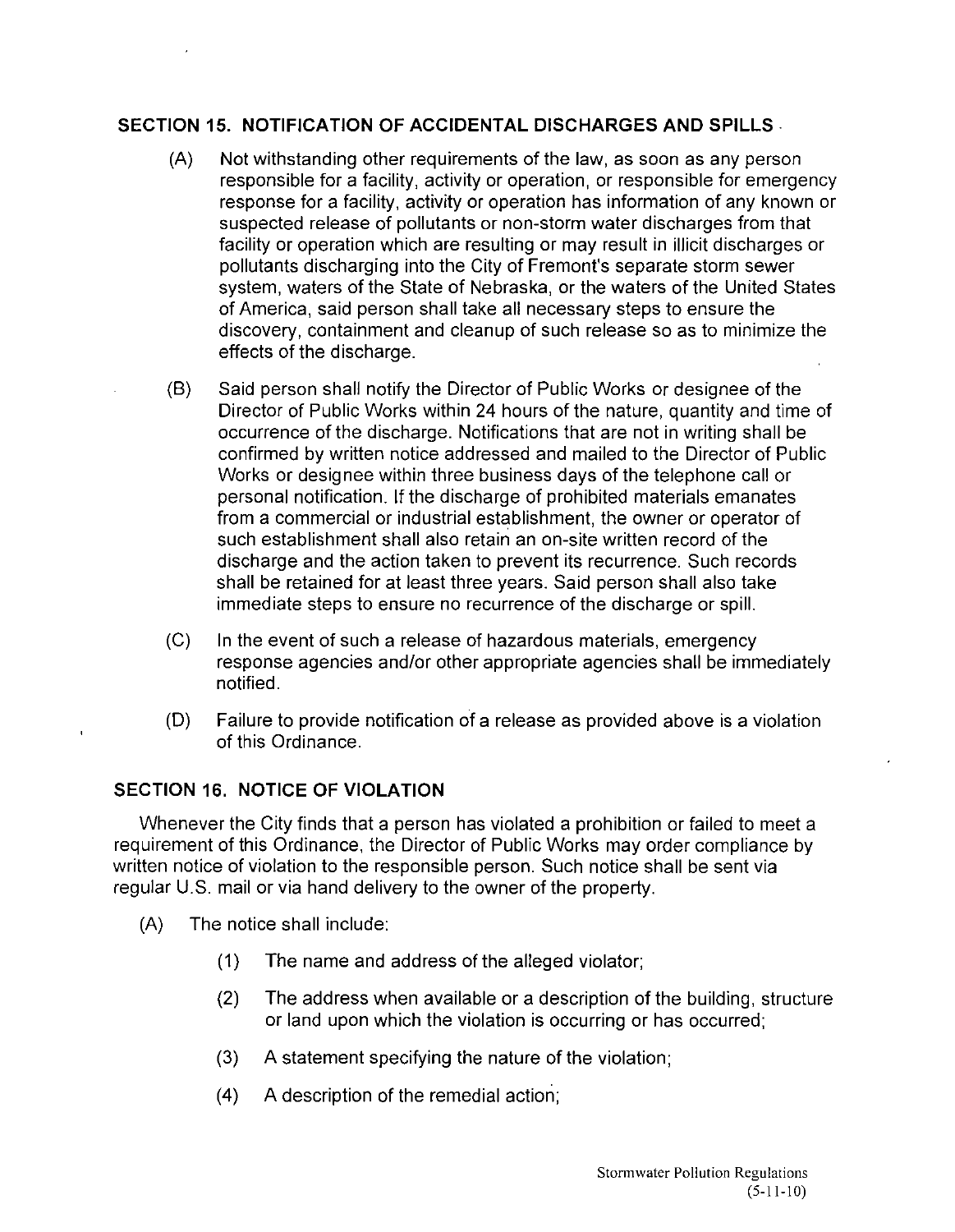- (5) A statement of the penalty or penalties that shall or may be assessed against the person or persons to whom the notice of violation is direct; and
- (6) A statement that the determination of violation may be appealed to the City Administrator by filing a written notice of appeal within 30 days of service of notice of violation.
- $(B)$  In the event of a violation, the City may require:
	- (1) The performance of monitoring, analyses and reporting;
	- (2) The elimination of illicit discharges and illegal connections;
	- (3) That violating discharges, practices or operations shall cease and desist;
	- (4) The abatement or remediation of storm water pollution or contamination hazards and the restoration of any affected property;
	- (5) Payment of costs to cover administrative and abatement costs;
	- (6) The implementation of pollution prevention practices; and
	- (7) Such other action as may be reasonably necessary to accomplish the purposes of this Ordinance.

### **SECTION** 17. **APPEAL OF NOTICE OF VIOLATION**

Any person receiving a Notice of Violation may appeal the determination of the City of Fremont. The notice of appeal shall be in writing and shall be delivered to the City Clerk within 30 days from the date of the Notice of Violation. Hearing on the appeal before the City Administrator shall take place within 15 days from the date of receipt of the notice of appeal. The pendency of an appeal shall not relieve the responsible person from complying with the requirements of the Notice of Violation, unless the Director of Public Works otherwise consents in writing.

### **SECTION 18. ENFORCEMENT MEASURES AFTER APPEAL**

If the violation has not been corrected pursuant to the requirements set forth in the Notice of Violation, or, in the event of an appeal, within 15 days of the decision of the City Administrator, then representatives of the City may enter upon the subject private property and are authorized to take any measures necessary to abate the violation and/or restore the property. It shall be unlawful for any person, owner, agent or person in possession of any premises to refuse to allow the Cityof Fremont or designated City contractor to enter upon the premises for the purposes set forth above.

### **SECTION 19. COST OF ABATEMENT OF THE VIOLATION**

Within 30 days after abatement of the violation, the owner of the property will be notified of the cost of abatement, including administrative costs. The property owner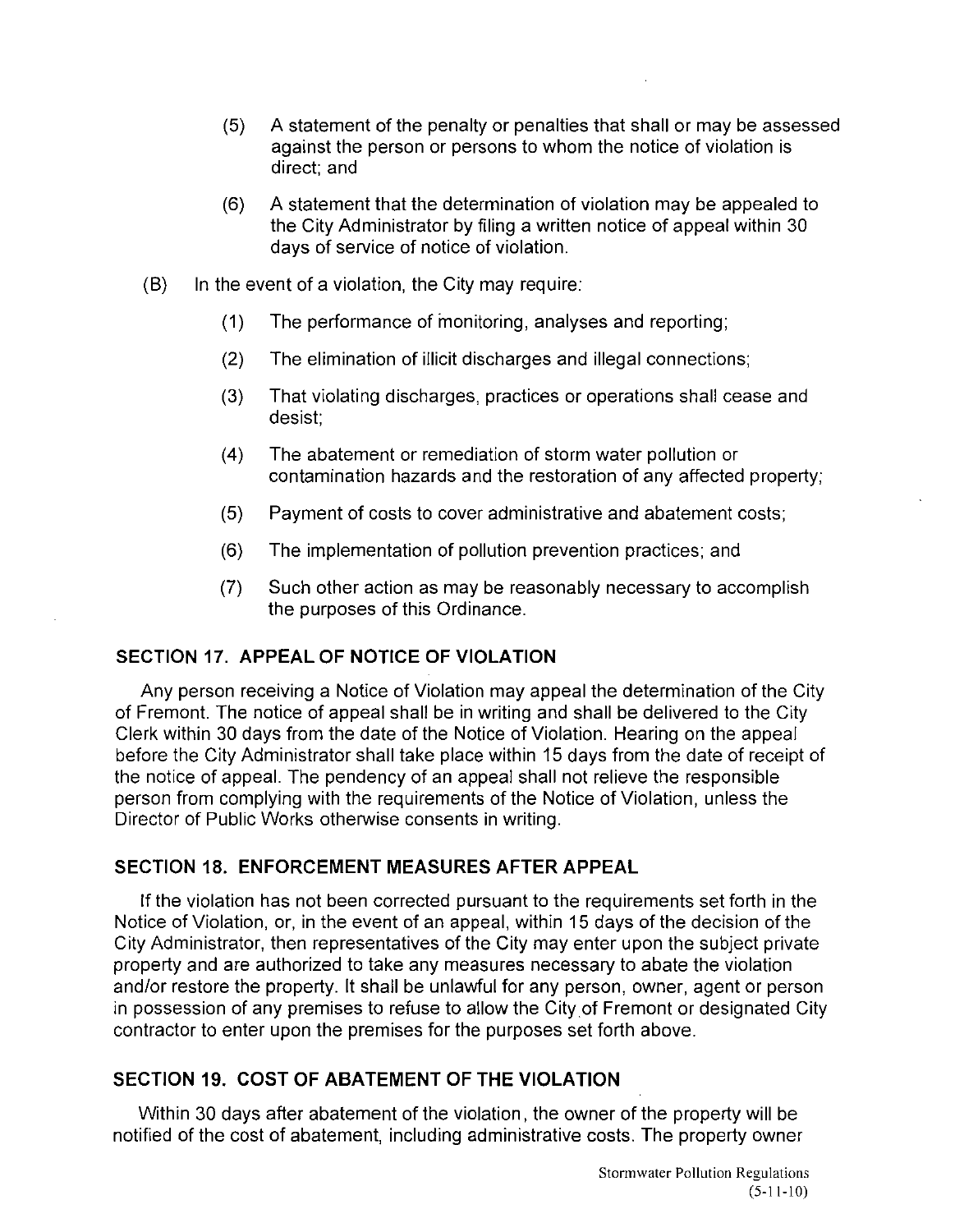may file a written protest with the City Clerk objecting to the assessment or to the amount of the assessment within 30 days of such notice. If the amount due is not paid within 30 days after receipt of the notice or if an appeal is taken within 30 days after a decision on said appeal, the assessment may be collected pursuant to law.

#### **SECTION 20. INJUNCTIVE RELIEF**

**It** shall be unlawful for any person to violate any provision or fail to comply with any of the requirements of this Ordinance. If a person has violated or continues to violate the provisions of the Ordinance, the City may petition for a preliminary or permanent injunction restraining the person from activities that would create further violations or compelling the person to perform abatement or remediation of the violation.

### **SECTION 21. ALTERNATIVE ACTIONS UPON VIOLATION**

In lieu of enforcement proceedings, penalties and remedies authorized by this Ordinance, the City may impose upon a violator altemative compensatory action, such as storm drain stenciling, attendance at compliance workshops, waterway cleanup or other community service work.

# **SECTION 22. VIOLATIONS DEEMED A PUBLIC NUISANCE**

In addition to the enforcement processes and penalties provided, any condition caused or permitted to exist in violation of any of the provisions of the Ordinance is a threat to public health, safety and welfare and is declared and deemed a nuisance and may be summarily abated or restored at the violator's expense, and/or a civil action to abate, enjoin or otherwise compel the cessation of such nuisance may be taken.

### **SECTION 23. CRIMINAL PROSECUTION**

(A) Any person who has violated or continues to violate this Ordinance shall be liable for criminal prosecution to the fullest extent of the law and shall be subject to a criminal penalty of \$1 ,000 per violation per day for each day deemed to be in violation.

(8) The City may recover all attorney fees, court costs and other expenses associated with enforcement of this Ordinance, including sampling and monitoring expenses.

### **SECTION 24. REMEDIES NOT EXCLUSIVE**

The remedies listed in this Ordinance are not exclusive of any other remedies available under any applicable federal, state or local law and it is within the discretion of the City to seek cumulative remedies.

### **SECTION 25. REPEAL**

Any other ordinances, parts of ordinances, or resolutions of the City of Fremont in conflict herewith are hereby repealed.